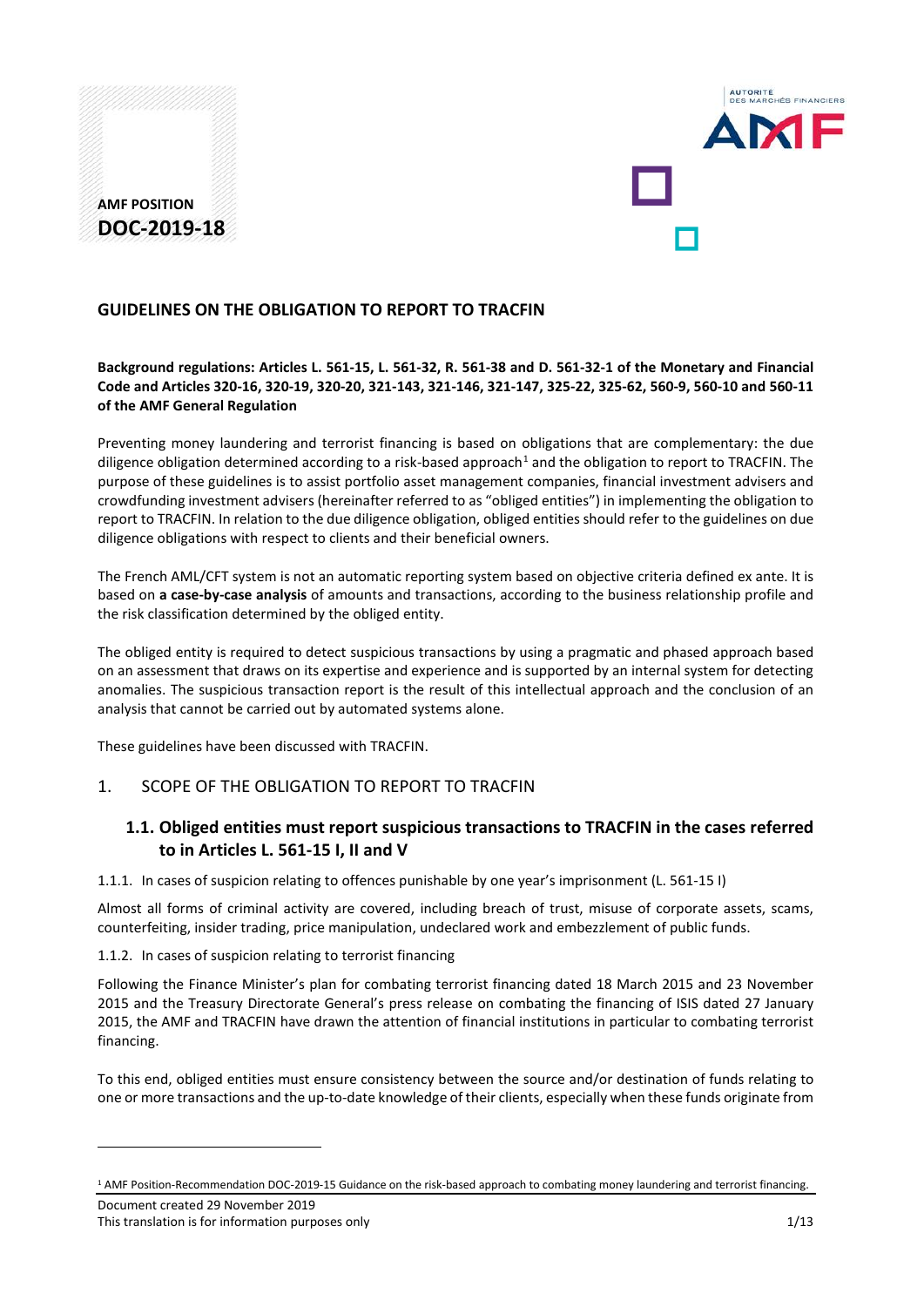

or are destined for geographical areas considered to be at risk with regard to terrorism or terrorist financing or where they relate to transactions carried out in these areas.

The AMF and TRACFIN also encourage obliged entities to review the Financial Action Task Force (FATF) typology reports on terrorist financing, particularly those published in 2015 on ISIS financing and emerging terrorist financing risks respectively, which are updated regularly, and the documentation distributed regularly by the competent national or European administrations or authorities (TRACFIN activity and analysis reports published since 2013, TRACFIN newsletters for professionals, the Minister for the Economy's action plans, etc.). They also refer to national and European measures taken in connection with combating terrorist financing to freeze assets.

1.1.3. Where the suspicion relates to amounts or transactions resulting from **tax fraud** (L. 561-15 II)

Article L. 561-15 of the Monetary and Financial Code states: "II. - As an exception to I, the individuals referred to in Article L. 561-2 shall report to the department referred to in Article L. 561-23 any amounts or transactions that they know, suspect or have good reason to suspect arise from tax fraud where at least one criterion defined by decree is met."

The offence of tax fraud is defined in Article 1741 of the General Tax Code as the act of fraudulently evading or attempting to fraudulently evade the assessment or total or partial payment of taxes due.

The offence of tax fraud may be committed by:

- **-** deliberately failing to submit a tax return within the prescribed time limits;
- **-** deliberately concealing part of the amounts subject to tax;
- **-** orchestrating one's own insolvency;
- **-** taking any other action which impedes the collection of tax;
- **-** acting in any other fraudulent manner.

However, in cases of tax fraud, suspicion alone is not sufficient to trigger the obligation to report. Reporting suspicious activity is only required if, after having carried out the due diligence required to detect and analyse the anomalies:

- **-** the obliged entity suspects or cannot rule out the suspicion that the amounts or transactions in question are the result of tax fraud;
- **-** AND if one of the 16 criteria defined in Article D. 561-32-1 II of the Monetary and Financial Code is met.[2](#page-1-0)

1.1.4. In cases of attempted transactions referred to in i, ii, and iii above (L. 561-15 V)

Attempted suspicious transactions must be reported to TRACFIN. These may, for example, be subscription or redemption transactions for units, for which the execution request is:

- **-** either refused by the obliged entity, due to doubts as to the legality of the transaction detected by agents, account managers or an automated system;
- **-** or cancelled or abandoned by the client, in order to avoid sending the financial institution the information or supporting documents requested.

Refusals to enter into a business relationship do not necessarily result in a suspicious transaction report, which should only be filed if there is a suspicion of money laundering or terrorist financing and if the identity details of the individuals are known. TRACFIN may therefore have an interest in knowing these identity details and the stated aims of the individual seeking to enter into a business relationship. In these cases, the suspicion must be similarly substantiated.

<span id="page-1-0"></span><sup>&</sup>lt;sup>2</sup> The obliged entity is required to investigate whether the disputed transactions correspond to one of the criteria [defined in Article D. 561-32-1 II of the Monetary and Financial Code] (Council of State, 20 January 2016, no. 374950).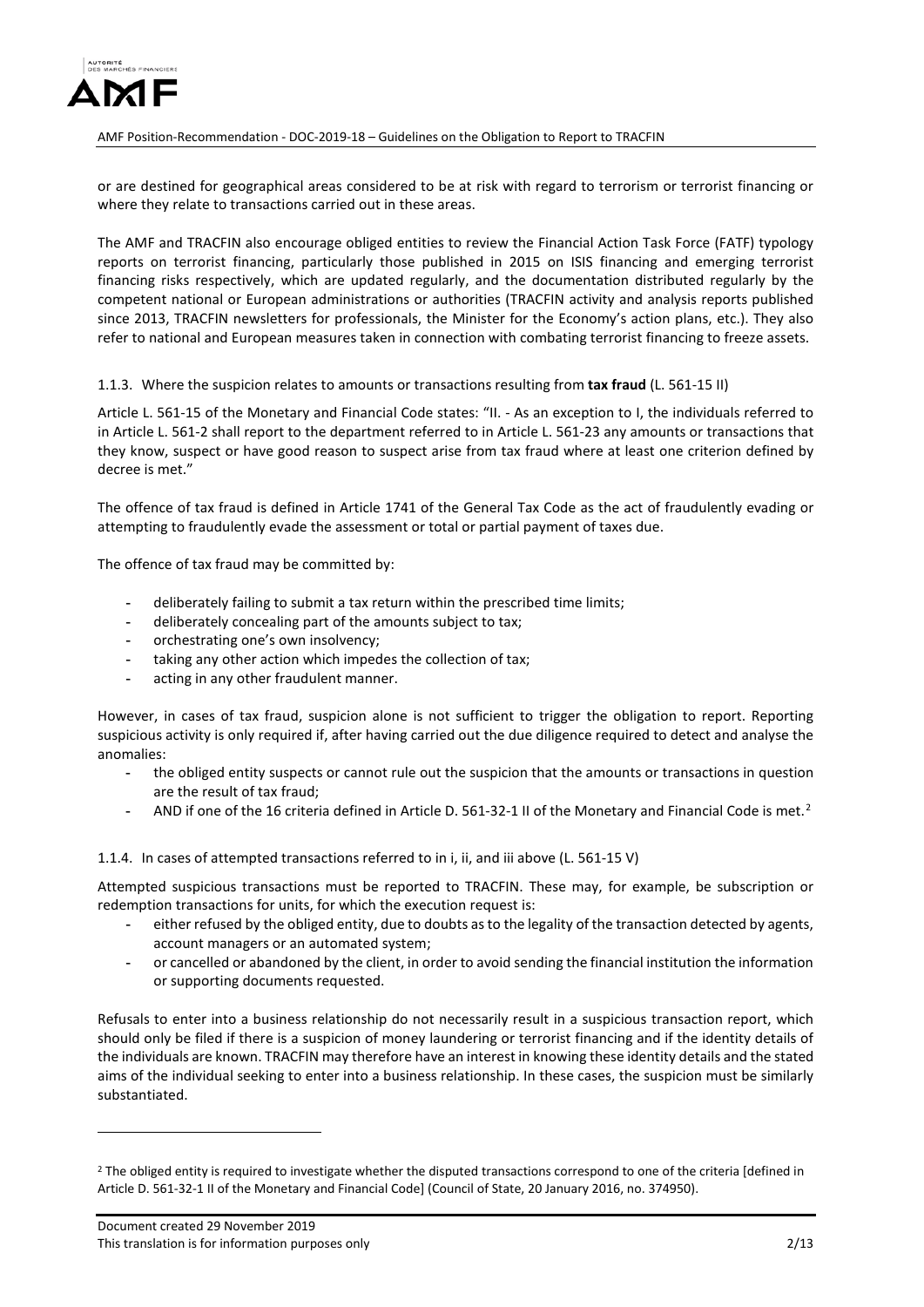

## **1.2. Obliged entities must file a suspicious transaction report following the outcome of the enhanced scrutiny set out in Article L. 561-10-2 (L. 561-15 III)**

Following the enhanced scrutiny set out in Article L. 561-10-2 of the Monetary and Financial Code for any transaction that is particularly complex, that involves an unusually large amount or that does not appear to have any economic justification or lawful purpose, the obliged entities must file a report (Article L. 561-15 III of the Monetary and Financial Code).

A report must be filed if the enhanced scrutiny does not eliminate the suspicion. In this situation, the suspicious transaction report is filed based on Article L. 561-15 I or II (as in the cases referred to above).

If, following the enhanced scrutiny, the obliged entity does not have clear and consistent information on the business relationship, or if the source of funds remains uncertain, then a report must be made based on Article L. 561-15 III.

# **1.3. Special case: where the obliged entity is considering terminating the business relationship (Article L. 561-8)**

According to Article L. 561-8 of the Monetary and Financial Code: *"Where an obliged entity has not been able to identify and verify the identity of its client and the beneficial owner(s) or obtain information about the purpose and nature of the business relationship, it must not carry out any transaction, regardless of the methods used, and must not enter into or pursue any business relationship. If the business relationship has nevertheless already been entered into pursuant to Article L. 561-5 IV, the obliged entity must terminate that relationship and must file the report stipulated in Article L. 561-15 in accordance with the conditions specified in that Article."*

The likelihood of filing a report in these circumstances must be reviewed systematically as soon as the obliged entity considers terminating the business relationship. Reporting suspicious activity to TRACFIN is not done automatically. The obliged entity must carry out an in-depth assessment of the situation to determine whether or not to file a report based on a review of the information available to it.

Terminating the business relationship cannot take the place of an obliged entity complying with its due diligence obligations. In particular, where checks are initiated or transactions require enhanced scrutiny, the obliged entity must not terminate the business relationship until the in-depth analysis has been completed. The obliged entity's responsibilities continue until such time as the checks have been completed.

Terminating the business relationship must not be a substitute for filing a suspicious transaction report.

Position

**If the conditions set out in Article L. 561-15 are met, then the suspicious transaction report must be filed before the business relationship is terminated, if possible, or at least at the same time.** 

The decision whether or not to terminate the business relationship, in particular after filing a suspicious transaction report, is the obliged entity's responsibility and its responsibility alone. Continuing the business relationship constitutes a regulatory breach when one of the conditions set out in Article L. 561-8 is met.

# **1.4. Other reporting obligations**

Where the applicable local law does not permit the implementation of equivalent AML/CFT measures in obliged entities' foreign subsidiaries or branches, these obliged entities must ensure that they implement specific due diligence measures. TRACFIN and the AMF must be informed of this (Article L. 561-33 II 2° of the Monetary and Financial Code).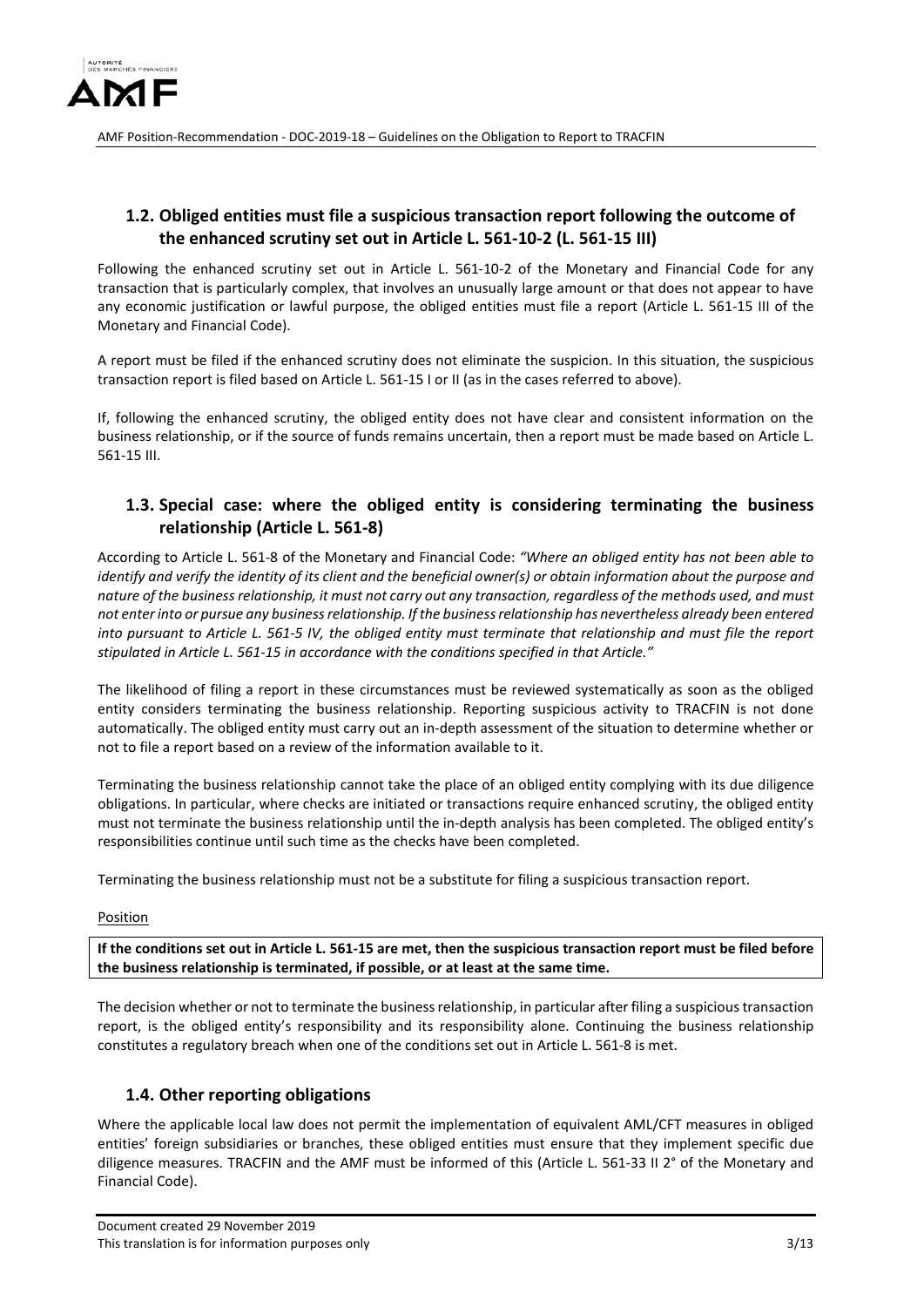

Pursuant to Article L. 561-15 IV, TRACFIN must be informed **without delay** of any additional information that could invalidate, support or modify the information contained in a suspicious transaction report.

#### Position

**This obligation to provide additional information is even more important when the client carries out new suspicious transactions.** 

**Where several transactions subsequent to an initial suspicious transaction report need to be brought to TRACFIN's attention, the reporting party may, for the sake of efficiency, group several transactions together in a single supplementary suspicious transaction report covering a certain period of time appropriate to the case in question. In this case, the supplementary suspicious transaction report must specify the reasons for grouping the reported transactions together. Several supplementary suspicious transaction reports may be filed by the same obliged entity if circumstances dictate.**

## 2. DETECTING AND ANALYSING THE EVENTS LEADING TO SUSPICION

Reports filed in accordance with Article L. 561-15 of the Monetary and Financial Code must be submitted after anomalies have been detected and the factors that led to the suspicion have been analysed. Regardless of whether the suspicious transaction report falls under Article L. 561-15 I or II of the Monetary and Financial Code, each obliged entity must first analyse each abnormal transaction detected and rule out any automatic transmission.

The effectiveness of the system depends on the implementation of adequate and effective internal systems and procedures for the prevention of money laundering and terrorist financing within each obliged entity, in accordance with the provisions of the AMF General Regulation, to enable them to detect and analyse anomalies.

## **2.1. What is meant by "suspect or have good reason to suspect"?**

There is no legal definition of suspicion. To understand the term "suspect", it may be helpful to refer to the interpretation given by the Council of State in its ruling of 31 March 2004.[3](#page-3-0) According to this, if the information gathered by an investment firm, in accordance with the due diligence required by the applicable regulations, is insufficient to lift any suspicion about the legality of the transaction or the source of funds, and therefore rule out the possibility that these funds may be the proceeds from an underlying crime, the investment firm must report the suspicion to TRACFIN.

The phrase "have good reason to suspect" supplements and broadens the concept of suspicion. Obliged entities do not, therefore, have to specify the underlying offence.

## **2.2. Implementing a detection system**

Pursuant to Article L. 561-32 of the Monetary and Financial Code, obliged entities must set up an organisation structure, internal procedures and an internal control system that enables them to detect, in particular:

- **-** transactions carried out with natural persons or legal entities resident, registered or established in a highrisk country or territory;
- **-** transactions requiring enhanced scrutiny;
- **-** transactions that are subject to reporting requirements.

Accordingly, the internal procedures that the obliged entity develops and implements must relate in particular to detecting and processing unusual or suspicious transactions and operations (4° of Articles 320-20, 321-147 and 550-10 of the AMF General Regulation).

<u>.</u>

<span id="page-3-0"></span> $3$  Council of State, from both sub-sections 6 and 1, of 31 March 2004, no. 256355.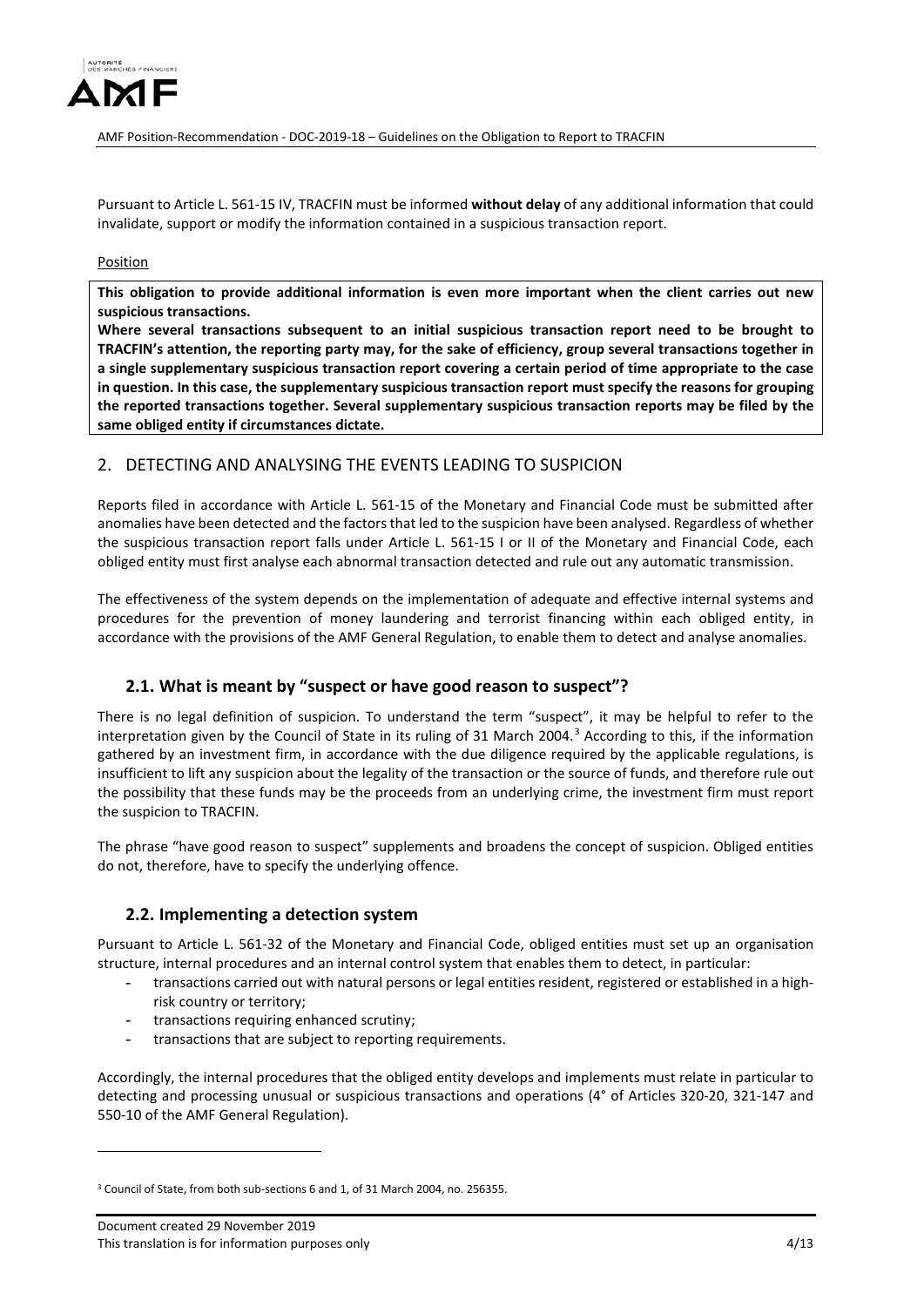

According to the Council of State's case law, $4$  "failure to detect a transaction that constitutes an anomaly with regard to the business relationship profile is in itself a regulatory breach when, due to its nature, it reveals a deficiency in the monitoring and analysis systems in place" and "when the extent of the failure of those involved in the implementation of their monitoring obligations reveals a deficiency in the control system in place, the failure to report transactions in accordance with Article L. 561-15 of the Monetary and Financial Code constitutes a breach of these provisions".

The obliged entity must also develop and implement procedures for analysing and monitoring its business relationships and, where appropriate, for forwarding information to the TRACFIN reporting officer and correspondent, in accordance with their respective powers.

The resources allocated to detecting suspicious transactions and processing them must be sufficient for and appropriate to the obliged entity's specific situation (size, organisational structure, nature of activities, risks identified in the classification of money laundering and terrorist financing risks, etc.).

**Use of automated detection systems.** According to the regulations, the use of automated detection systems is neither mandatory nor sufficient. Depending on the obliged entity's business activities, their use may be appropriate or even necessary.

#### Position

**The obliged entity must ensure that its tools are configured in such a way that they are effective in detecting unusual transactions. The configuration must be updated regularly, in particular with regard to the risk classification, the business relationship profile and transactions carried out by the obliged entity. The configuration therefore cannot be based on a single threshold in terms of the value of transactions without taking into account information that increases knowledge about the business relationship.**

**The system must be configured using a sufficiently precise nomenclature for clients.** 

**Obliged entities belonging to a group or operating in several institutions are not required to implement a single central system. Where they use several systems, they must ensure that all these systems cover exhaustively the type of business and clients involved and the transactions carried out and that the information can be aggregated for the purposes of an overall analysis of the business relationship.** 

In any event, the obliged entities cannot operate without using human resources. The involvement of staff with sufficient expertise, experience and training, as well as access to valuable internal information, is required to analyse the anomalies detected.

**Alert processing.** Alerts must be analysed with regard to the information and knowledge available about the business relationship, updated if necessary at the time.

The analysis carried out by examining the information on the transactions triggering an alert may lead to a duly justified decision to close the case without further action or to a more detailed analysis and, where appropriate, to a suspicious transaction report.

The obliged entities must formalise and substantiate their analysis. They must retain any documentation relating to alert processing, in accordance with Article L. 561-12, so that they can justify any decision to take no further action to the AMF, if necessary.

In order to ensure the effectiveness of the system and the prompt reporting of suspicious transactions, financial institutions must provide the resources necessary to deal with alerts. The human resources allocated must be sufficient in relation to the institution's organisational structure (centralised or decentralised) and its size, to be

<span id="page-4-0"></span><sup>4</sup> Council of State, 20 January 2016, no. 374950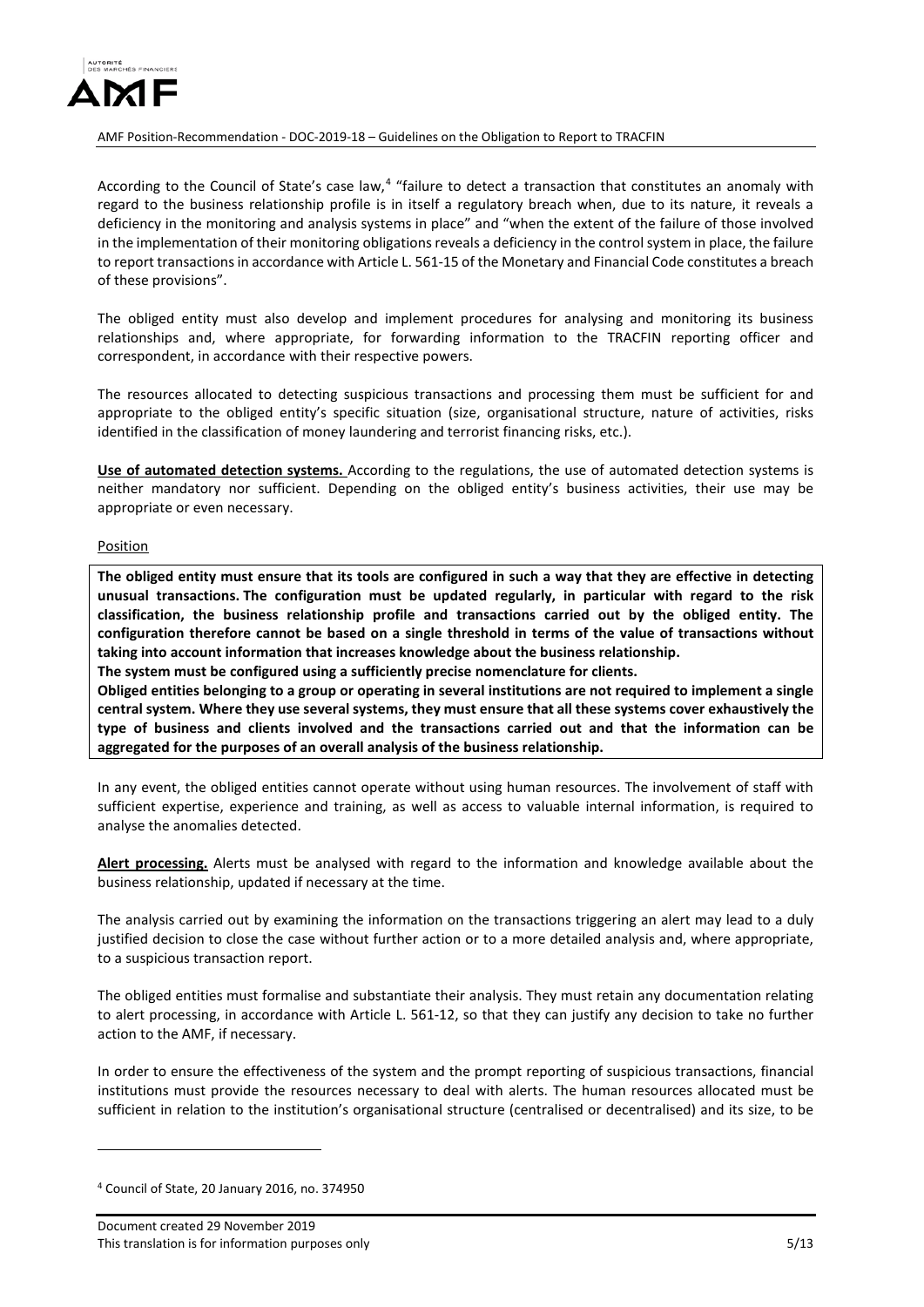

able in particular to analyse alerts and transactions in depth. For example, insufficient human resources may be reflected in an inability to analyse the alerts generated and the underlying transactions or in a high volume of suspicious transaction reports.

Obliged entities must ensure that those responsible for processing alerts have adequate experience, qualifications and training, as well as an appropriate position within the organisation, and that they have access to the information necessary to carry out their duties. Adequate training and availability of information for these individuals are prerequisites for the effectiveness of the system prescribed by law (Articles L. 561-34 and R. 561- 38-1 of the Monetary and Financial Code).

Furthermore, obliged entities must implement procedures for centralising the analysis of anomalies detected. These procedures must be appropriate to their specific organisation and must take into account, where appropriate, their status as part of a group or network under the authority of a central body.

In the case of portfolio asset management companies, the Compliance and Internal Control Officer (RCCI) must pay particular attention to all obligations for reporting to TRACFIN and must monitor the system for detecting and processing anomalies and suspicious transactions.

# **2.3. Analysis of the facts**

A suspicious transaction report is the result of an intellectual approach and the conclusion of analysis supported by evidence. This analysis is based on several stages that lead from an unusual transaction to a suspicious transaction, from a relationship with the client based on trust, to doubt and then finally to suspicion. Once detected, the anomalies must then be analysed in the context of the obliged entity's in-depth knowledge of its client and business relationship.

The analysis is therefore dependent on the prior implementation of the client due diligence measures required under Articles L. 561-4-1 to L. 561-14-2 of the Monetary and Financial Code and, in particular, the measures relating to knowledge of their clients, and beneficial owners where applicable, and the purpose and nature of the business relationships, which, to be genuinely useful, must be regularly updated with regard to risk classification. Having indepth knowledge of the client and its environment, at the time the relationship is entered into and throughout its duration, is the necessary prerequisite for understanding the transactions and movements carried out by this individual.

In the event of an unusual transaction, the obliged entity must form a personal opinion on the facts based on its experience and knowledge of the events in order to shed light on the situation. The obliged entity must consider all the information at its disposal and may proceed by means of verification, cross-checks and additional research.

In particular, the obliged entity may question the client about the source and destination of funds and encourage the client to provide any other useful additional information, particularly from among that listed in the Order of 2 September 2009 issued pursuant to Article R. 561-12 of the Monetary and Financial Code, and then assess the credibility or plausibility of the explanations provided. The quality of the responses and the behaviour of the client are illuminating insights in this regard.

An in-depth analysis of the facts will lead the obliged entity to conclude whether or not a situation giving rise to suspicion exists and, if so, proceed with the required report. If the situation remains suspicious after closer examination, a suspicious transaction report must be filed (Article L. 561-15 III of the Monetary and Financial Code).

#### Position

**It is not up to the obliged entity to prove that the offence has been committed nor to classify it. These matters are the sole responsibility of the judicial authority.**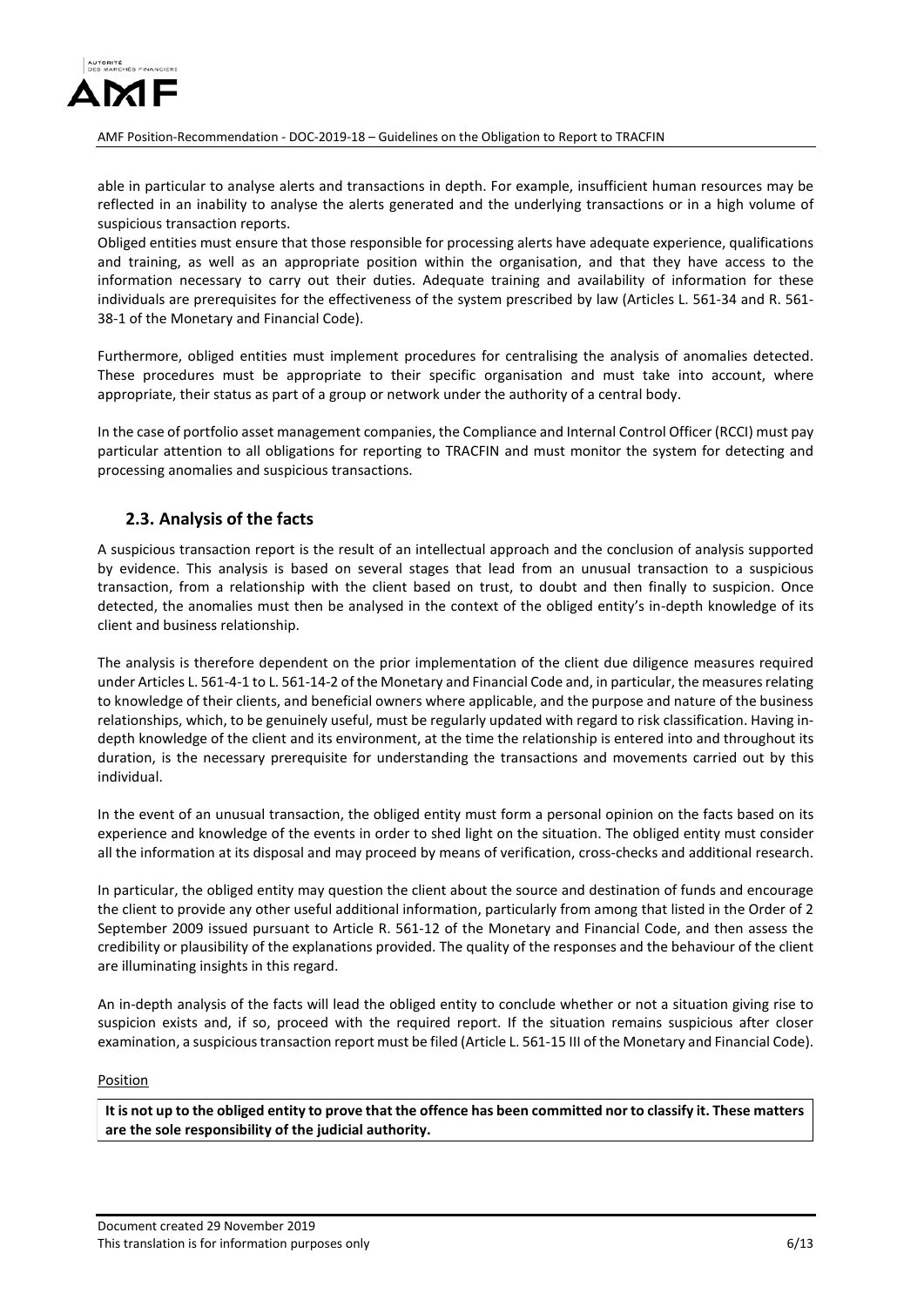

However, in addition to the information relating to identifying the client and describing the flows concerned, the obliged entity's report must be supported by reference to the analysis on which the suspicion is based.

The approach will be similar when the offences were committed outside France.

If, following completion of their analysis, the obliged entities are not certain that the transaction in question is legal, reporting becomes obligatory.

#### Position

**All reports must explicitly state the events that led to the suspicion giving rise to the report. Formal compliance with this reporting obligation should be the outcome of an in-depth analysis. Obliged entities must therefore refrain from filing reports that are substantiated purely by background information.**

Accordingly, reports with the following characteristics do not meet the requirements of Article R. 561-31 III of the Monetary and Financial Code:

- A succinct suspicious transaction report that merely mentions the receipt of a court order or a request for information from an administrative authority;
- A suspicious transaction report based on a simple presupposition related to the client's business, address, country of residence or registration, or reputation, without any further details about the reason for the suspicion.

The same applies to reports issued because of difficulties between the obliged entity and its client or because of the behaviour of the client. While a client's behaviour may constitute an interesting insight, it can in no case be sufficient to justify filing a suspicious transaction report.

### 3. REPORTING PROCEDURES

### **3.1. Content of suspicious transaction reports sent to TRACFIN**

The content of the report is specified in particular in Article R. 561-31 III of the Monetary and Financial Code:

*"III. - In all cases, the report shall include the following details and information:* 

*1° The profession practised by the person filing the report, with reference to the categories specified in Article L. 561-2;* 

*2° The identity details and professional contact information of the designated reporting person in accordance with the provisions of Article R. 561-23 I;* 

*3° The reporting case, with reference to the cases provided specified in Article L. 561-15;* 

*4° The identity details of the client and, where applicable, the beneficial owner of the transaction giving rise to the report and, if a business relationship has been entered into with the client, the purpose and nature of this relationship;* 

*5° A description of the transaction and information relating to the analysis that led to the report being filed;* 

*6° Where the transaction has not yet been executed, the time limit for its execution."* 

Article R. 561-31 IV specifies that the report must be accompanied, where appropriate, by any documentation that may be useful to TRACFIN.

In accordance with Article R. 561-31 V of the Monetary and Financial Code, when TRACFIN determines that the content of a report does not meet one of the required conditions, it instructs the obliged entity to rectify it within one month by informing it that, if the report is not rectified, it cannot be used to qualify for the exemptions from civil, criminal and administrative liability referred to in Article L. 561-22 I to IV. If the report is not rectified within this period, TRACFIN will notify the obliged entity of its inadmissibility decision.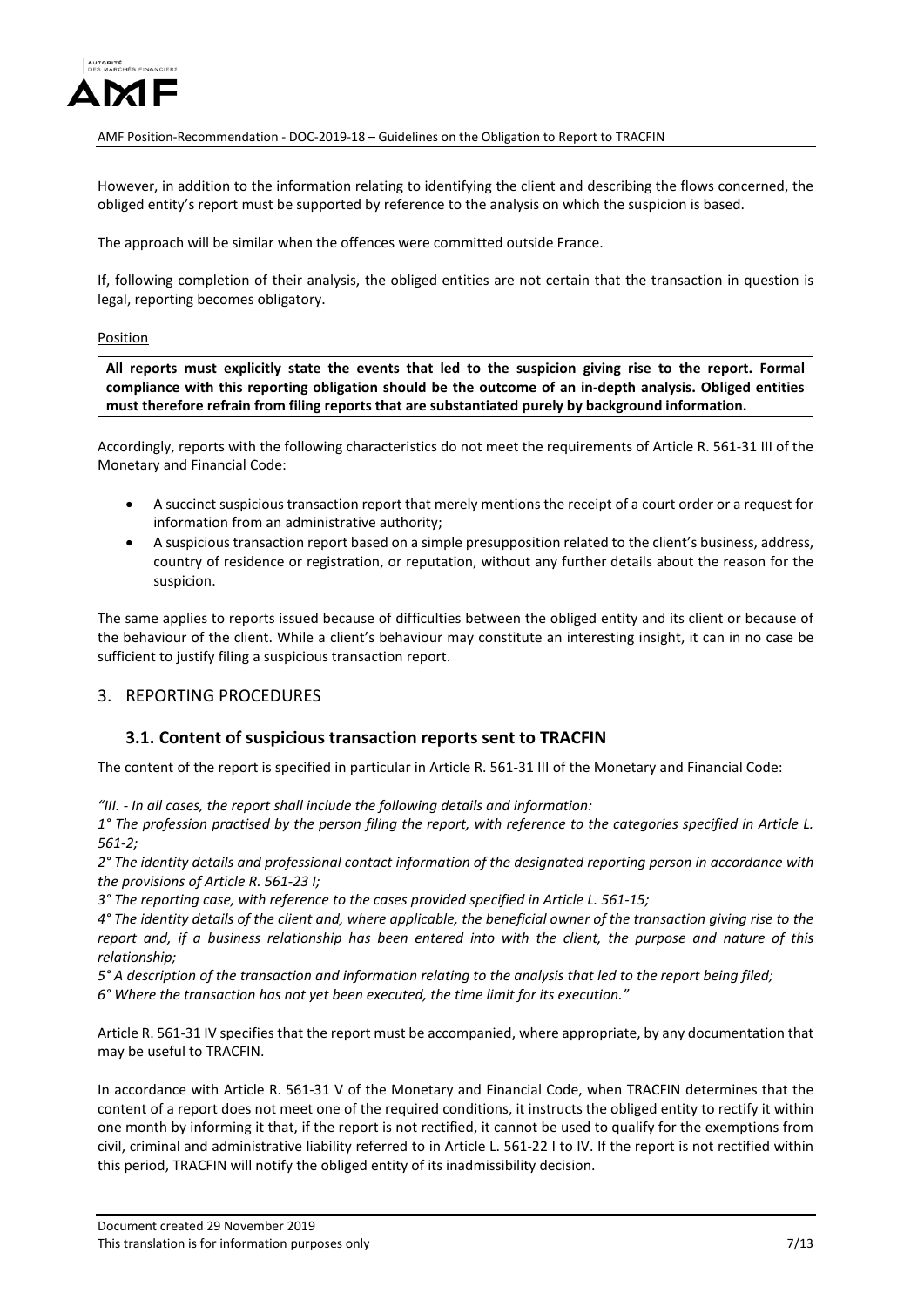

Strict compliance with these provisions is essential for the report to be useful to TRACFIN. Clarity, conciseness and accuracy in presenting this information in the report are also particularly important.

Furthermore, the report must be made in good faith, which means that the suspicion must be substantiated, documented and based on reliable and verified data.

The report must be supported by the information that led to the detection of the anomalies and by the in-depth analysis that led to the suspicion.

Examples of the information that must be included in the report:

- A description of the background (identity details and information known about the client and, where application, the beneficial owner, the purpose and nature of the business relationship, any other relevant information that may point to the unusual nature of the transaction or of the client's behaviour in relation to his/her profile);
- The identity details of the individuals involved in the transaction;
- A detailed description of the events and anomalies that led to the suspicion (e.g. services or transactions concerned, date, amount, parties involved in the transactions (originator, beneficial owner), numbers and types of accounts involved, source and destination of funds in the case of non-executed transactions, execution time, etc.);
- Information gathered as part of the in-depth analysis carried out by the obliged entity;
- Information characterising the suspicion, its nature and its grounds resulting from the analysis carried out, indicating, in addition and where appropriate, the stage of the money laundering process and the suspected underlying offence;
- If the suspicion relates to laundering of proceeds from tax fraud, the criterion or criteria defined in Article D. 561-32-1 II of the Monetary and Financial Code met by the case in point, and the information that led the obliged entity to apply the criterion or criteria referred to;
- Documents and supporting evidence.

The content requirements for reports in cases of attempted transactions are more flexible as there may be less knowledge about the business relationship if it has not yet been entered into, and details about the transaction may be less specific if the transaction has not yet been carried out.

In the case of reports relating to **past events**, they must contain all the necessary information set out above, before they can be used effectively by TRACFIN.

A report may relate to an **isolated transaction** that stands out because of its unusual or unexplained nature. This information must be supplemented by information as to why the transaction is suspicious or why the suspicion cannot be lifted.

#### Position

**It is essential that the report contain the grounds for the suspicion. Background information is useful as additional information, but cannot in itself trigger issuing a report.**

However, background information may prompt the obliged entity to perform enhanced due diligence, depending on its assessment of the risk involved. The following cases are examples of this:

**-** Court order, nature of the activity or address of the client;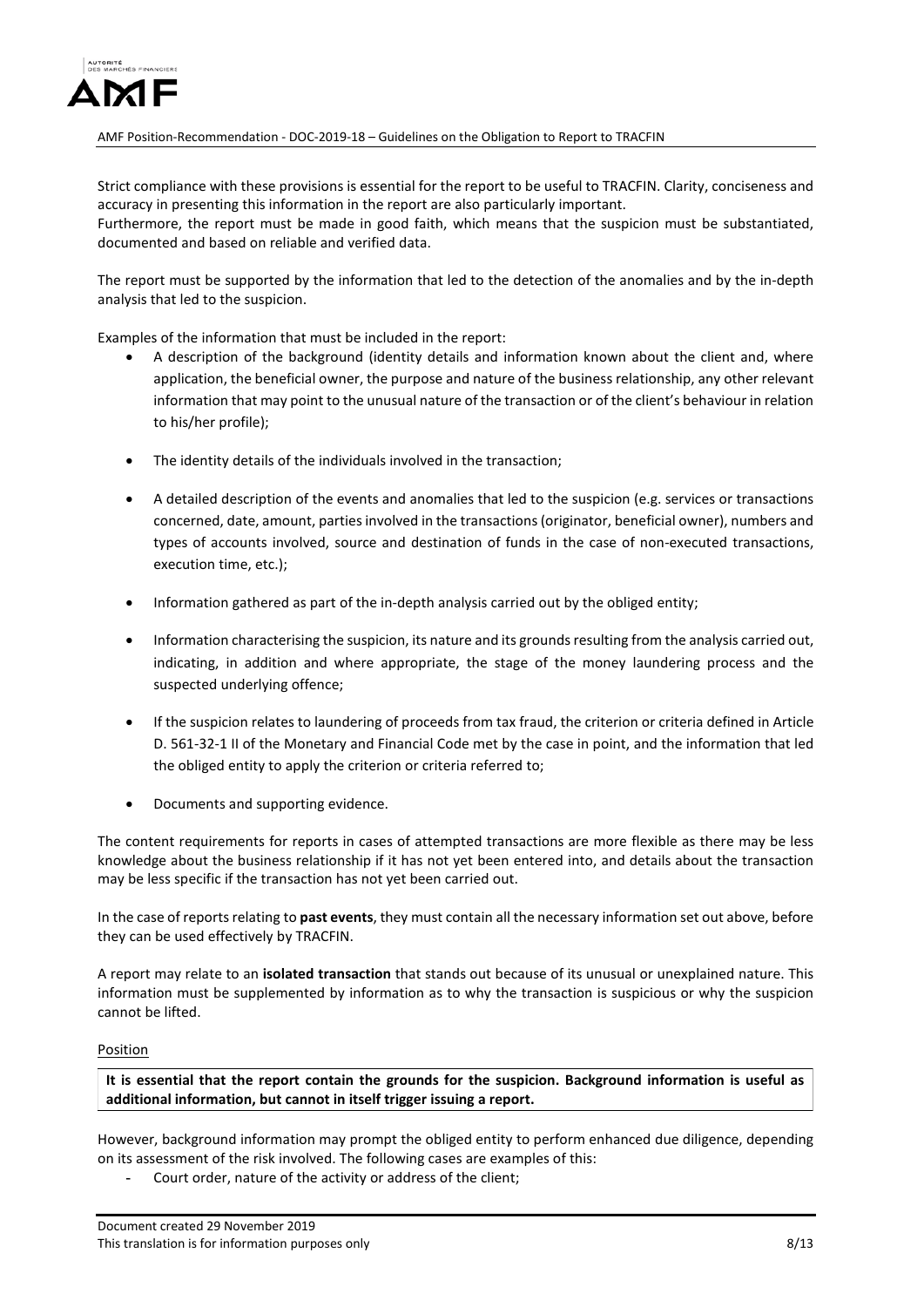

**-** Nervousness or threatening behaviour on the part of the client.

### **3.2. Format and transmission of suspicious transaction reports to TRACFIN**

Pursuant to Article R. 561-23 of the Monetary and Financial Code, obliged entities must inform TRACFIN and the AMF of the identity of their senior managers or employees authorised to file the reports required under Article L. 561-15 of the Monetary and Financial Code.

All obliged entities, except for financial investment advisers and crowdfunding investment advisers, must file a suspicious transaction report via the Ermès system on the TRACFIN website at the following address: [http://www.economie.gouv.fr/tracfin/.](http://www.economie.gouv.fr/tracfin/)

Financial investment advisers and crowdfunding investment advisers may elect to file their suspicious transaction reports via the Ermès system. If they elect not to use the Ermès system, they must file their suspicious transaction reports by post using the TRACFIN reporting template, which is available on the TRACFIN website at the following address[: http://www.economie.gouv.fr/tracfin/.](http://www.economie.gouv.fr/tracfin/)

Pursuant to Articles L. 561-15 VI and R. 561-31 II of the Monetary and Financial Code, the suspicious transaction report may also be obtained verbally by TRACFIN, in the presence of the reporting party. However, the option of reporting verbally must be used if it can be justified by the exceptional circumstances in which the transaction in question is being prepared or executed, especially when reporting concerns a transaction whose execution is imminent. This reporting method involves the reporting party visiting TRACFIN's premises to deliver the supporting documentation relating to the suspicion being reported verbally.

### **3.3. At what point must the report be filed?**

The principle set out in the first paragraph of Article L. 561-16 of the Monetary and Financial Code is that the suspicious transaction report must be filed prior to the transaction being executed, thus giving TRACFIN the opportunity, in accordance with Article L. 561-24 of the Monetary and Financial Code, to exercise its right to object. The obliged entity must therefore refrain from executing any transaction that it suspects is related to money laundering or terrorist financing.

The report may, however, relate to transactions that have already been executed (Article L. 561-16 paragraph 2 of the Monetary and Financial Code):

- where it was impossible to postpone execution of the transaction;
- **-** when postponing the transaction could have been detrimental to ongoing investigations;
- **-** or if the suspicion arose after the transaction in question was executed.

This exemption also applies when the operation is instantaneous. It may also apply when the transaction involves very short execution time constraints that make it difficult to implement systematic ex ante detection.

After the transaction has been executed, the report must be sent to TRACFIN without delay (Article L. 561-16 of the Monetary and Financial Code), even if the information provided to TRACFIN is to be supplemented by sending new information at a later date. This provision introduces an obligation of promptness, which requires each obliged entity to ensure that, whatever its organisational structure, the necessary action is taken as quickly as possible. Any delay in sending the suspicious transaction report relative to the date on which the suspicious transaction was executed is therefore justified by the duly documented statement of the steps taken by the obliged entity in moving from doubt to suspicion.

### 4. RETENTION AND CONFIDENTIALITY OBLIGATIONS

## **4.1. Obligations to retain documents relating to reports made**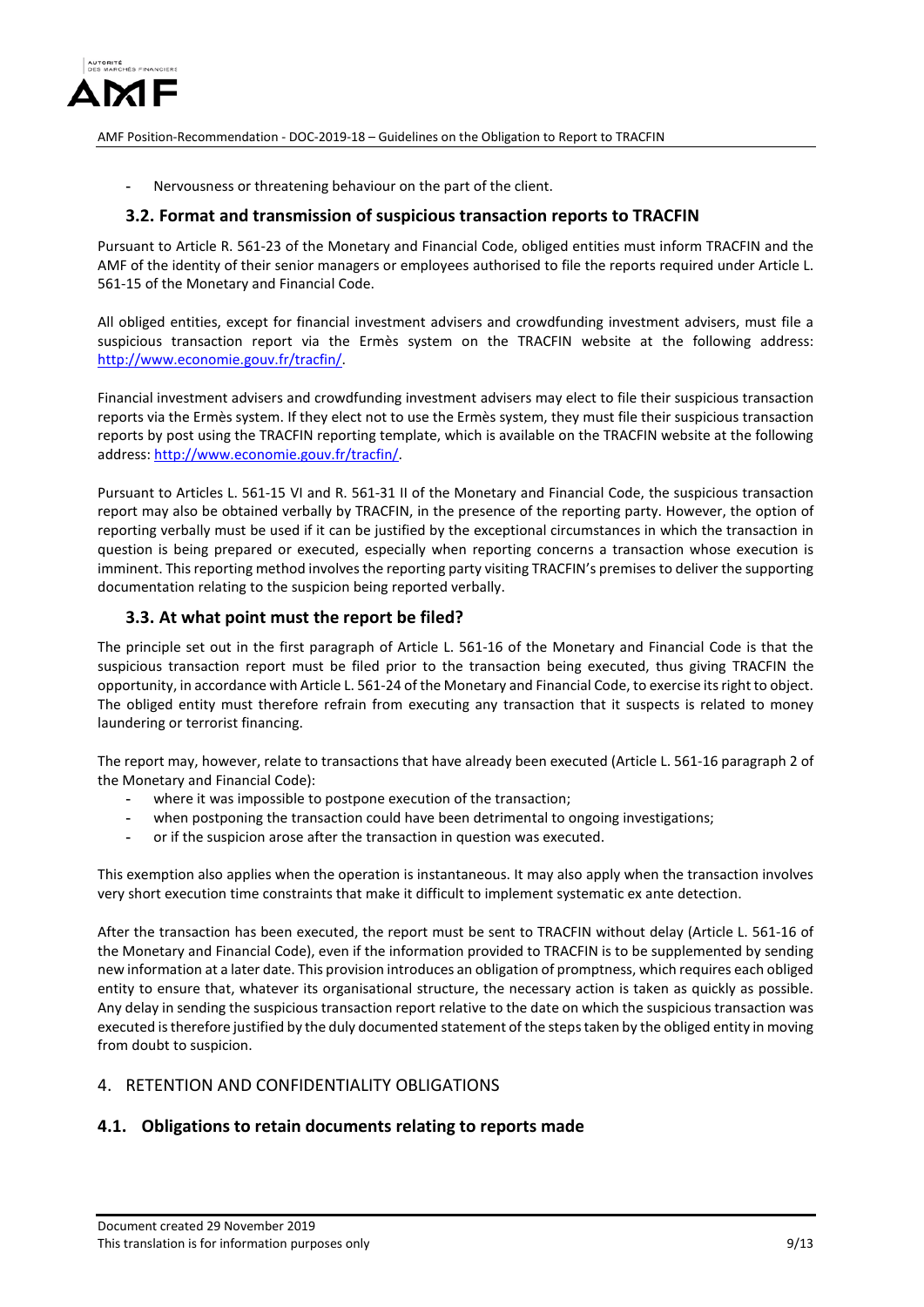

Obliged entities must retain documents and records relating to reports sent to TRACFIN for a period of five years following the termination of the business relationship concerned (Article L. 561-12 of the Monetary and Financial Code). This retention obligation applies to the following documents:

- **-** the copy of the report and, where applicable, the documents attached to it;
- **-** in the case of a verbal report, the name of the reporting party, the date of the report and copies of the documents sent to TRACFIN;
- **-** the acknowledgement of receipt of the report;
- **-** the documents relating to the transactions;
- **-** the documents recording the characteristics of the transactions referred to in Article L. 561-12 of the aforementioned Code.

In accordance with Article L. 561-25 I of the Monetary and Financial Code, TRACFIN may request that the documents retained be provided to it regardless of the medium used for their retention and within the time limits it sets. This right may be exercised on documents or on-site in order to reassemble all the reports made by a natural person or legal entity in connection with a transaction that has been reported or about which information has been received<sup>[5](#page-9-0)</sup> and to inform equivalent foreign financial intelligence units, under the conditions provided for in Article L. 561-29 of the Monetary and Financial Code.

Obliged entities must put in place procedures defining the conditions under which these documents are to be retained, in accordance with procedures designed to ensure their confidentiality.

### **4.2. What confidentiality is applied to intra- and extra-group reporting and information sharing?**

The first paragraph of Article L. 561-19 of the Monetary and Financial Code makes suspicious transaction reports confidential. This confidentiality covers both the existence and the content of the reports, which, along with any follow-up actions, cannot be disclosed. It applies both to the object of the report and to third parties. Failure to comply with this prohibition of disclosure is punishable under Article L. 574-1 of the same Code by a fine of €22,500. The same penalty applies to the disclosure of information transmitted in connection with a right of communication exercised by TRACFIN.

It should be noted that a suspicious transaction report is never spontaneously handed over to the judicial authorities to back up briefing notes, in which the source or sources are always blacked out.

The confidentiality of the report does not stop information about the reports from being disclosed to supervisory authorities and, more specifically, to the AMF.

Provision is also made for information sharing by the parties referred to in 1° to 6° of Article L. 561-2 of the Monetary and Financial Code, financial holding companies, parent companies of finance companies, mixed financial holding companies, parent companies of insurance group companies, group mutual benefit associations or social protection insurance group companies belonging to the same group, covering both the existence and the content of the reports. This information may only be shared between individuals in the same group that are subject to the reporting obligation provided for in Article L. 561-15 of the same Code.

This information is required to carry out AML/CFT due diligence within the group and must only be used for that purpose.

In accordance with Article R. 561-29, group parent companies must define the procedures for sharing information, including suspicious transaction reports, within the group.

<span id="page-9-0"></span><sup>5</sup> In accordance with Articles L. 561-27, L. 561-28 or L. 561-29 of the Monetary and Financial Code.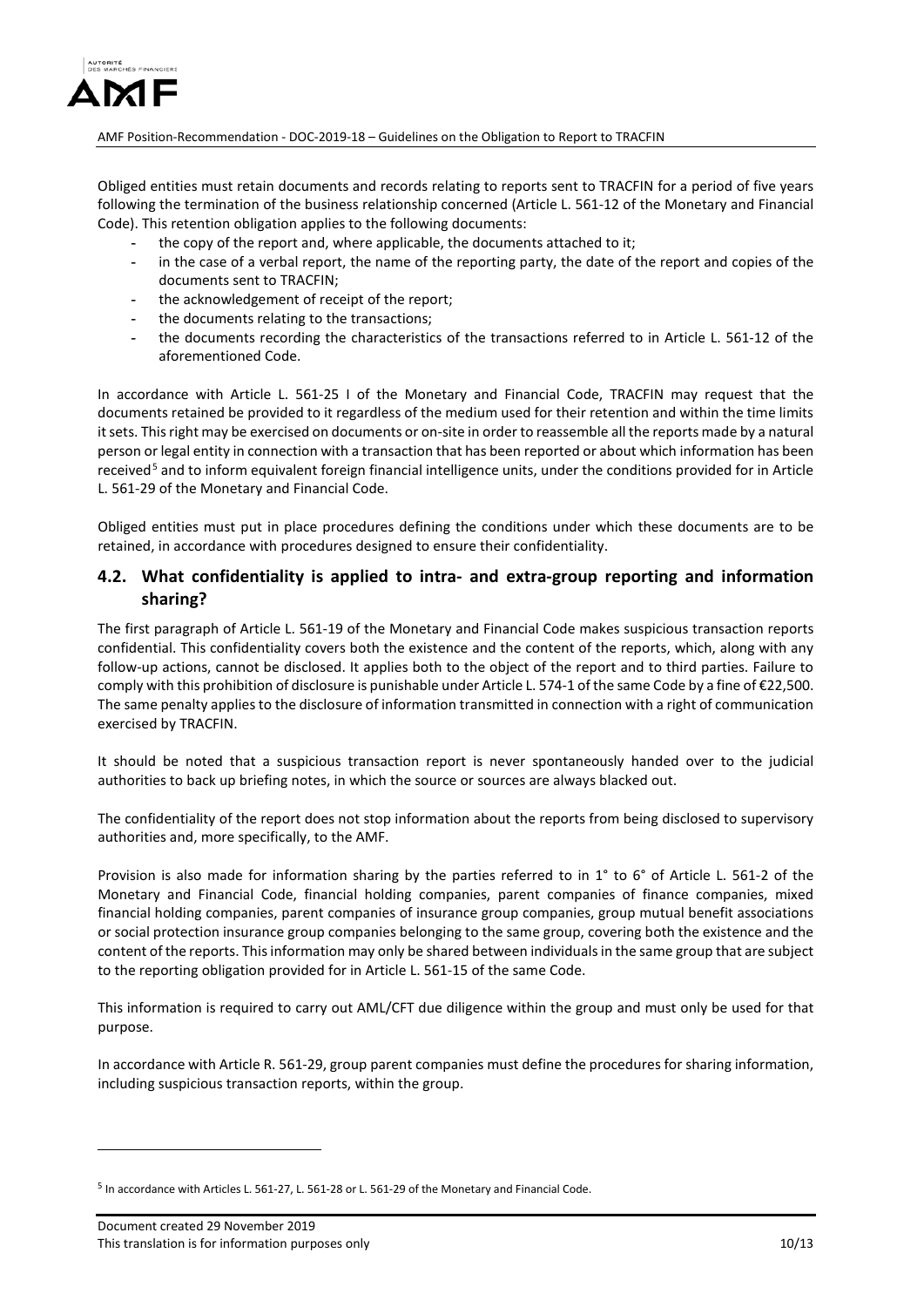

This information may only be shared with an individual or institution that is not based in a third country on the list of high-risk third countries published by the European Commission under delegated Regulation (EU) 2016/1675, since the processing of information in that country guarantees *"an adequate level of protection for privacy, freedoms and the fundamental rights of individuals"* (Article L. 561-20 of the Monetary and Financial Code).

In addition, the parties referred to in 1° to 6° of Article L. 561-2 of the Monetary and Financial Code, when they are acting for the same client within a single transaction or when they are aware of a single transaction for the same client, may inform each other by any secure means of the existence and content of the report under the following restrictive conditions:

- The parties must be located in France, in a Member State of the European Union or in a State party to the European Economic Area Agreement or in an equivalent third country;
- Individuals not located in France must comply with equivalent obligations of professional secrecy;
- Such information sharing may be carried out only for the purpose of preventing money laundering and terrorist financing;
- Processing of the information shared, when it takes place in a third country, must guarantee an adequate level of protection for privacy, freedoms and fundamental rights (Article L. 561-21 of the Monetary and Financial Code).

# 5. RELATIONSHIP BETWEEN THE OBLIGATION TO REPORT SUSPICIONS AND OTHER MECHANISMS

### **5.1. Assets freezing mechanism**

The fact that an individual is newly subject to a restrictive measure, including the freezing of assets, does not necessarily require the obliged entity to file a suspicious transaction report with TRACFIN.

#### **Position**

**The obliged entity shall reassess the business relationship profile in light of this measure and adapt its due diligence accordingly. It must pay particular attention to how the business relationship has been operating, in particular the transactions that preceded the entry into force of the restrictive measure and also any family and property ties relating to the individual concerned.**

**When the restrictive measure is lifted, the obliged entity must adjust the business relationship profile and its due diligence accordingly.**

In any event, where there is a suspicion, the obliged entity must send a suspicious transaction report to TRACFIN without delay, detailing the analysis carried out that led to the suspicion, without prejudice to the asset freezing report filed with the Treasury Directorate General as prescribed by the European regulations on restrictive measures and the Monetary and Financial Code.

## **5.2. Filing a crime report with the Public Prosecutor**

Sending a suspicious transaction report and filing a crime report are two separate procedures. Sending a suspicious transaction report to TRACFIN does not replace the need to file a crime report. Similarly, the obliged entity's filing of a crime report does not in any way prevent it from sending a suspicious transaction report. The filing of a crime report must nevertheless be mentioned in the suspicious transaction report. If a crime report is not filed, the obliged entity must reassess the client's profile and implement appropriate due diligence measures, as it does when filing a suspicious transaction report. In addition, the obliged entity must, if necessary, file a suspicious transaction report with TRACFIN.

Obliged entities must file a suspicious transaction report if the fraud giving rise to the crime report appears to be organised and/or involve several clients.

### **5.3. Court order or administrative request**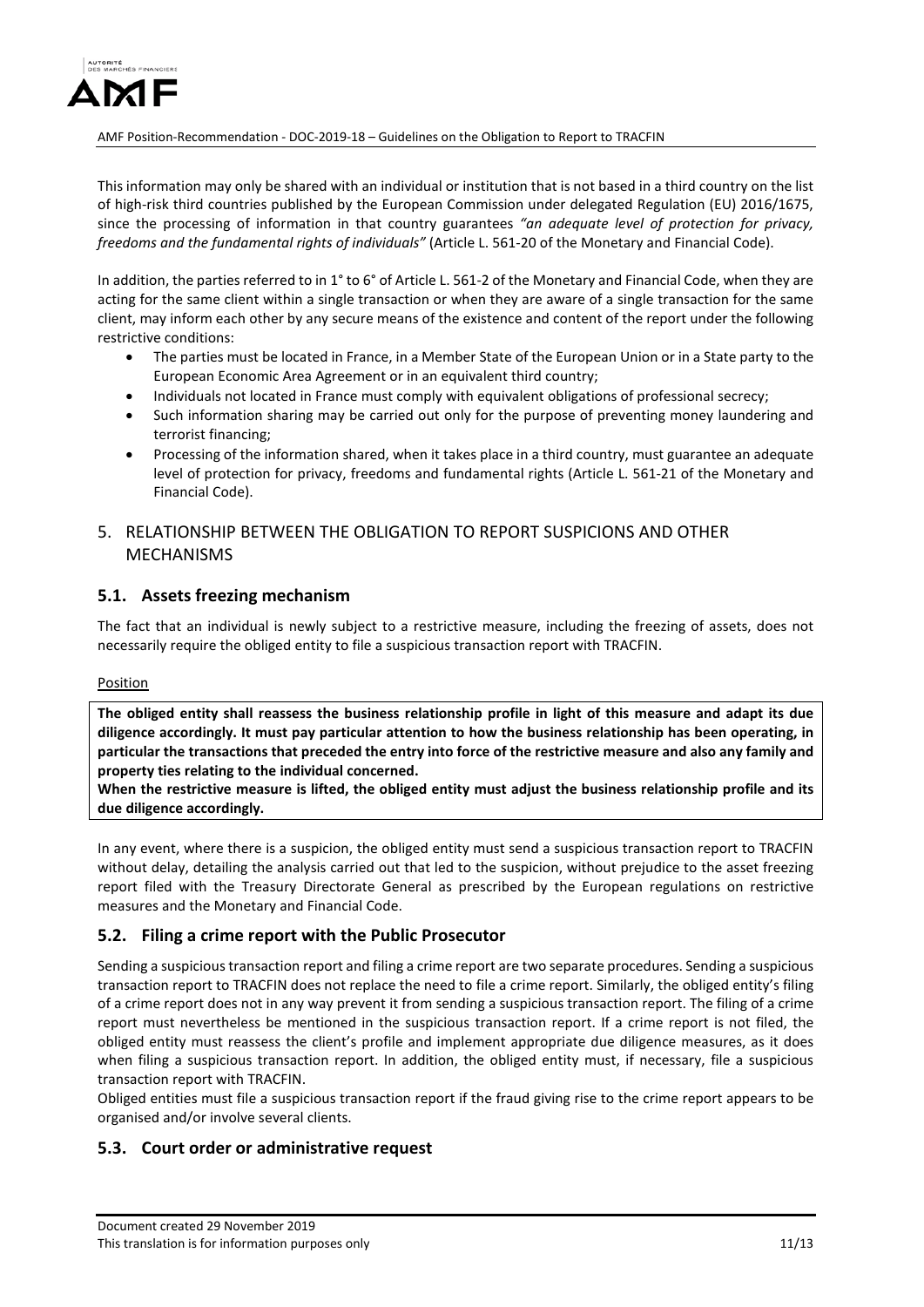

In principle, the receipt of a court order requires the obliged entity to carry out an analysis of the transactions recorded in its books for the client concerned, to reassess the business relationship profile and adapt its due diligence accordingly.

The same applies when it receives an administrative request (from the tax authorities, customs, etc.) that names an individual and may relate to a link with money laundering or terrorist financing.

In this situation, reviewing the business relationship may enable the obliged entity to detect suspicious transactions which it had not previously identified and which are not covered by the court order. In this case, the obliged entity must send a suspicious transaction report to TRACFIN without delay, referring to the court order or the document received from the requesting authority and stating the precise references for the procedure and the contact details for the department or judge that issued the order or request.

Furthermore, during an enhanced review, obliged entities must check whether the individual associated with the transaction has not already been the subject of a court order or a request from a government department that may relate to a link with money laundering or terrorist financing. Where there is a suspicion, they must mention this in the suspicious transaction report.

Reporting entities may find it useful to implement procedures for liaising between the department dealing with court orders and administrative requests and the AML/CFT department. These types of procedures and/or coordination measures are likely to make it easer to review the client's situation quickly if necessary.

### 6. TRACFIN REPORTING OFFICER AND CORRESPONDENT

### **6.1. Appointing the TRACFIN reporting officer and correspondent**

In accordance with Articles R. 561-23 and R. 561-24, the reporting entities must appoint one or more TRACFIN reporting officers and TRACFIN correspondents who are capable of fulfilling the TRACFIN reporting and information obligations, within the specified time, and of responding to TRACFIN requests pursuant to Articles L. 561-24 and L. 561-25.

#### Position

**The TRACFIN reporting officer and correspondent may be one and the same person, depending on the obliged entity's size and organisational structure.**

**Combining the functions of the person responsible for implementing the anti-money laundering and counterterrorist financing system stipulated in Article L. 561-32 of the Monetary and Financial Code, the TRACFIN reporting officer and/or the TRACFIN correspondent must be appropriate in terms of workload and must not in any way undermine the effectiveness of the anti-money laundering and counter-terrorist financing system.**

**Combining one or all of these functions with those of the compliance and internal control officer in asset management companies or with those of the control officer in central securities depositaries or managers of settlement and delivery systems for financial instruments is possible as long as combining them does not affect the effectiveness of the anti-money laundering and counter-terrorist financing system and complies with the General Regulation provisions relating to the independence, objectiveness, autonomy of decision-making and adequate resources of the compliance and internal control functions.** 

By way of exception, in accordance with Article R. 561-28, obliged entities belonging to a group may agree, subject to the agreement of the parent company or central body, to jointly appoint a TRACFIN reporting officer and correspondent, provided that these individuals carry out their duties within France. In the latter case, the group must inform TRACFIN and the AMF of the identity of these individuals.